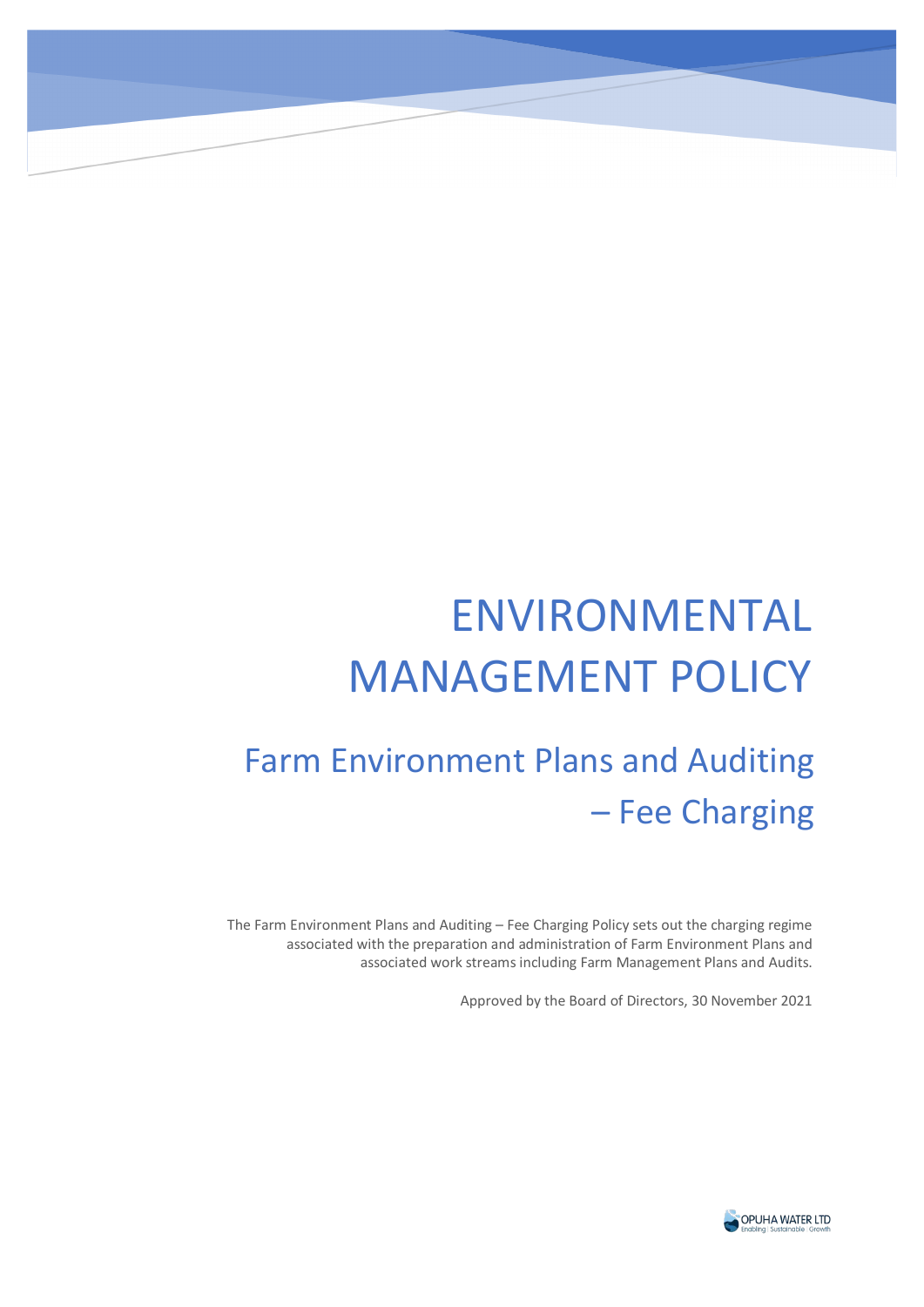

## Contents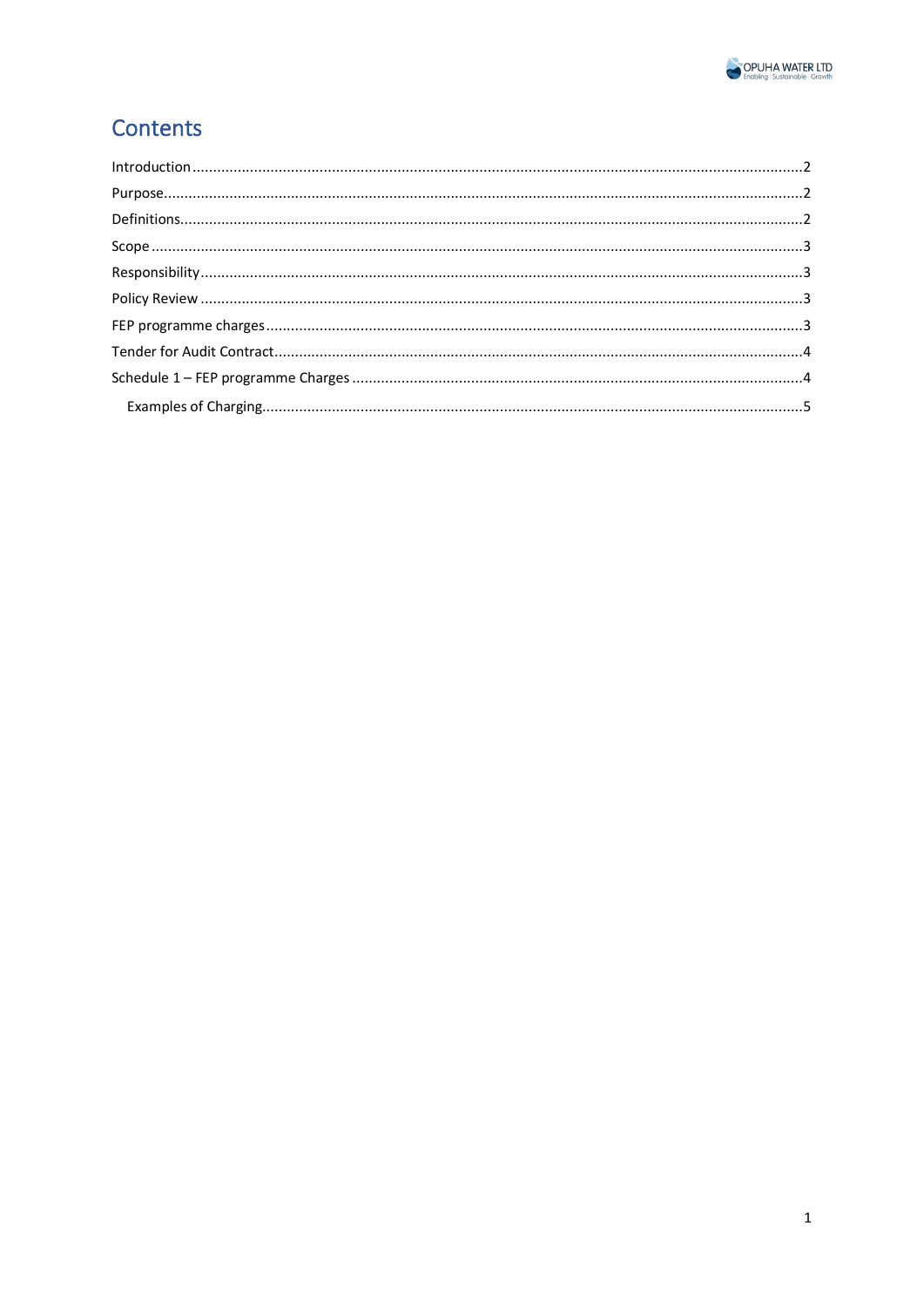

*This document sets out the charging regime associated with the preparation and administration of Opuha Water Ltd's shareholder Farm Environment Plans and associated work streams including Farm Management Plans and Audits.* 

#### <span id="page-2-0"></span>Introduction

Opuha Water Ltd (OWL) encourages all shareholders to meet or exceed the industry agreed Good Management Practices (GMP) by administering the Farm Environment Plan (FEP) and Farm Management Plan (FMP) process.

This includes developing FEPs/FMPs, undertaking FEP/FMP updates, and organising the Auditor contracted by OWL to conduct FEP audits in accordance with the requirements of the Canterbury Land and Water Regional Plan (CLWRP) and the Canterbury Certified Farm Environment Plan Auditor Manual (Auditor Manual).

The fee charging regime is a method of rewarding those shareholders who continue to strive for, and maintain, GMP and ensuring they are not subsidising poor performers who do not show improvements in their audit report outcomes.

It is intended to provide shareholders with a quality service and encourage them to seek help to overcome environmental issues on-farm.

#### <span id="page-2-1"></span>Purpose

This policy specifies the charging regime associated with the preparation and administration of OWL's FEPs and associated work streams including FMPs and Audits by external parties.

The purpose of the policy is to provide a consistent charging regime that can be communicated and applied to shareholders and that supports improvement in environmental performance and audit results.

#### <span id="page-2-2"></span>Definitions

| <b>Audit</b>                             | An assessment of the performance of a farming activity against the objectives and targets of a Farm<br>Environment Plan, and includes identifying any remedial actions to be carried out to achieve the<br>objectives and targets of the Farm Environment Plan, and an overall grading (grades A-D) based on<br>the assessment of the farming activity.                                                                                                      |
|------------------------------------------|--------------------------------------------------------------------------------------------------------------------------------------------------------------------------------------------------------------------------------------------------------------------------------------------------------------------------------------------------------------------------------------------------------------------------------------------------------------|
|                                          | The frequency and cost of the Audits to shareholders is determined by the audit grade the<br>shareholder or water user receives, as detailed in the 'OWL Environmental Management Strategy'<br>and 'OWL Policy: Farm Environment Plans and Auditing – Fee Charging'.                                                                                                                                                                                         |
|                                          | Audits will be carried out on all shareholder and water user FEPs. Audits will be undertaken by a<br>Certified Farm Environment Plan Auditor, in accordance with the requirements of the CLWRP and<br>individual resource consents.                                                                                                                                                                                                                          |
| Farm<br><b>Environment</b><br>Plan (FEP) | An environmental risk-management tool which helps farmers recognise on-farm environmental<br>risks, and sets out a programme to manage those risks. FEPs are unique to a property and reflect<br>the local climate and soils, the type of farming operation, and the goals and aspirations of the land<br>user. A Farm Environment Plan is required by Environment Canterbury to be held by all<br>shareholders who trigger the need for a land use consent. |
| Farm<br><b>Management</b><br>Plan (FMP)  | A simplified FEP for lower risk properties to be held by all shareholders who do not trigger the<br>requirement for a land use consent.                                                                                                                                                                                                                                                                                                                      |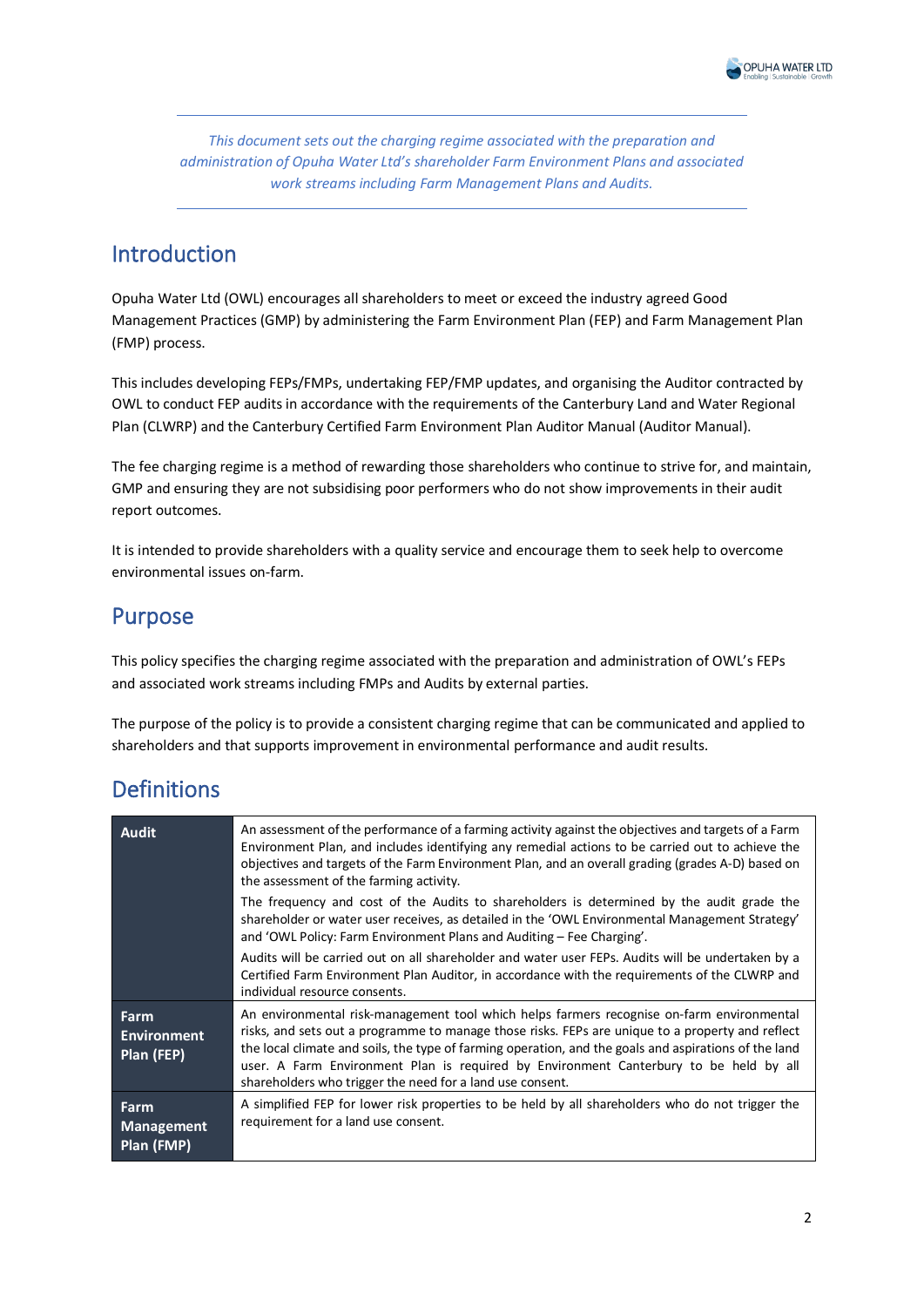

| Good<br>Management<br><b>Practice (GMP)</b> | The practices described in the document entitled "Industry-agreed Good Management Practices<br>relating to water quality" - dated 18 September 2015. |
|---------------------------------------------|------------------------------------------------------------------------------------------------------------------------------------------------------|
| <b>Water supply</b><br>agreement<br>(WSA)   | The terms and conditions that apply to all supply of water by OWL to shareholders or other person<br>receiving irrigation water (a water user).      |

#### <span id="page-3-0"></span>Scope

This policy is applicable to all shareholders and water users who hold a land use consent (LUC) and therefore a FEP, or that require a FMP in order to be a permitted activity under the CLWRP.

This policy is consistent with The Terms and Provisions for Supply of Water ("Water Supply Agreement" (WSA)) that applies to all OWL shareholders and water users, and links to regulatory requirements to hold FEPs or FMPs set by the CLWRP.

OWL shareholders are encouraged to adopt the FEP or FMP system administered by OWL but other recognised systems are also accepted. In either case all FEP information recorded shall be made available to OWL to collate and monitor in a timely manner.

#### <span id="page-3-1"></span>Responsibility

At all times the owner of the farm and/or consent holder is responsible for all information provided to OWL by them or by their authorised agent, relating to their property. Neither OWL nor its representatives shall be liable for information or assistance provided whether or not costs were on-charged as a result of such information or guidance as per this policy.

#### <span id="page-3-2"></span>Policy Review

The Board may in its sole discretion (subject to the Constitution and the Companies Act 1993) review, update amend or replace this policy at any time.

# <span id="page-3-3"></span>FEP programme charges

Schedule 1 of this policy lists the charges related to the OWL-specific FEP Programme, including FEPs, FMPs, Audits, and training.

Those shareholders who otherwise arrange their own FEP/FMP development and updates shall pay all associated costs without contribution from OWL.

Where a shareholder arranges their own FEP Audit, OWL will contribute to the Audit charges as per schedule 1, provided that

- 1) the Auditor is an Environment Canterbury Certified FEP Auditor.
- 2) the Audit report is provided to OWL upon its finalisation.

Schedule 1 will be reviewed periodically and is subject to change.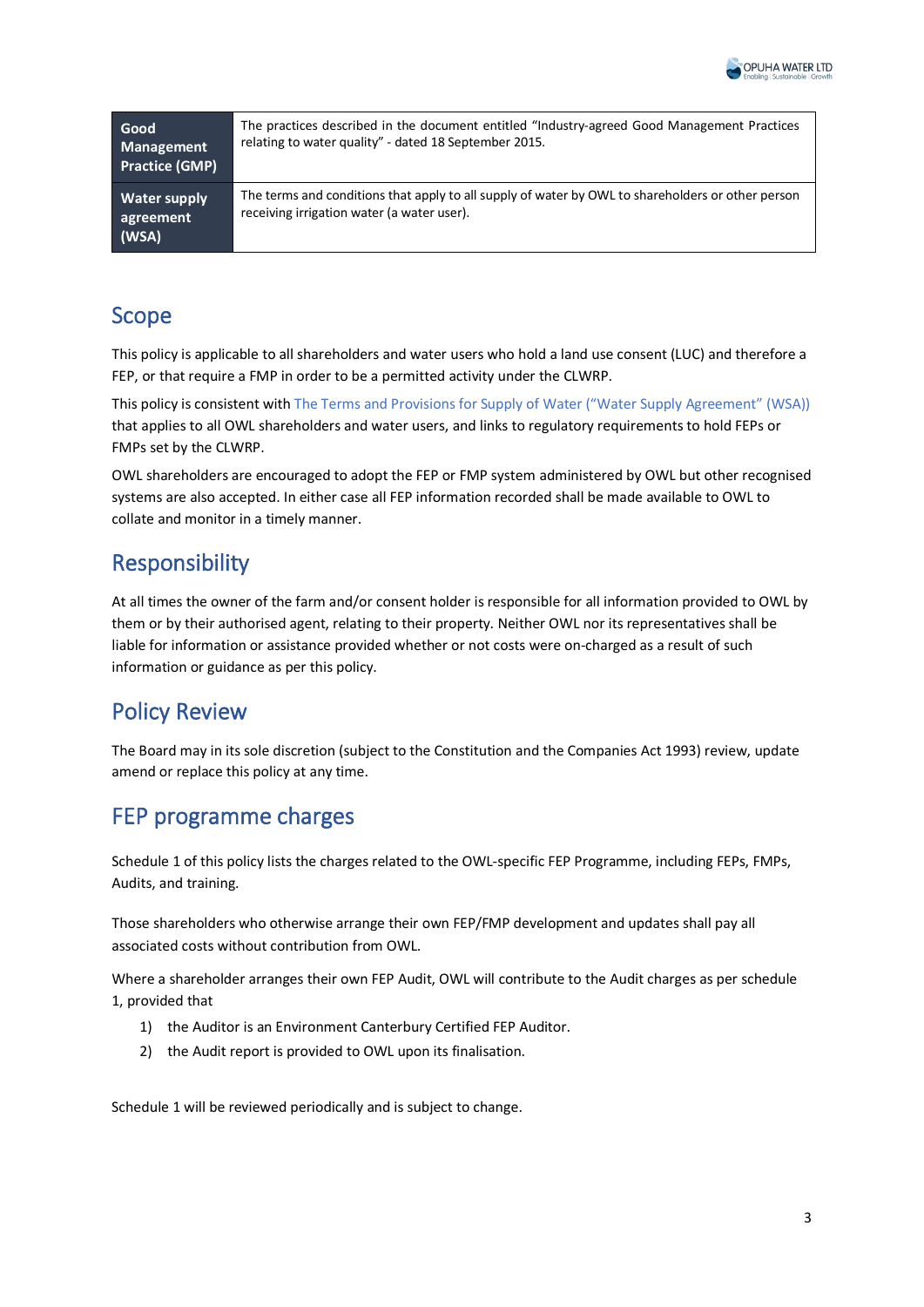

### <span id="page-4-0"></span>Tender for Audit Contract

OWL will tender for auditor(s) based on the number of audits required.

The audit contract will be reviewed at the end of each audit round and may be 'rolled over' on approval by OWL and acceptance by auditor.

# <span id="page-4-1"></span>Schedule 1 – FEP programme Charges

| <b>Activity</b>                                                                                           | Fee                                                                                                                                                      | <b>Notes</b>                                                                                                                                                                                                                                                                                                                                                                                                                                                                                                                                                                                                                                                                                                                                                                                                                                                                              |
|-----------------------------------------------------------------------------------------------------------|----------------------------------------------------------------------------------------------------------------------------------------------------------|-------------------------------------------------------------------------------------------------------------------------------------------------------------------------------------------------------------------------------------------------------------------------------------------------------------------------------------------------------------------------------------------------------------------------------------------------------------------------------------------------------------------------------------------------------------------------------------------------------------------------------------------------------------------------------------------------------------------------------------------------------------------------------------------------------------------------------------------------------------------------------------------|
| <b>New Farm</b><br><b>Environment Plan (FEP)</b>                                                          | Free of charge<br>i.e. Free to all shareholders and<br>water users - incorporated within<br>annual scheme charge (within<br>reasonable time allocations) | The FEP is developed with shareholders through a<br>one-off (half day) site visit.                                                                                                                                                                                                                                                                                                                                                                                                                                                                                                                                                                                                                                                                                                                                                                                                        |
| <b>Update Farm</b><br><b>Environment Plan</b>                                                             | Free of charge                                                                                                                                           | All FEP's will be updated with the shareholder and<br>OWL before the Audit occurs to ensure the<br>information in the FEP is relevant and correct.<br>All new owners/managers must 'sign up' to the<br>FEP. OWL will work with new owners/managers to<br>provide information regarding the FEP<br>requirements and to update the FEP where<br>required.                                                                                                                                                                                                                                                                                                                                                                                                                                                                                                                                   |
| <b>Farm Environment Plan</b><br>development and<br>update (non-shared<br>property, shareholder-<br>owned) | \$70 per hour + GST<br>\$0.79 per km + GST (IRD approved<br>rate)<br>Other disbursements/costs + 15%                                                     | On request, OWL can assist with the development<br>and update of Farm Environment Plans for non-<br>shared properties owned by shareholders. Time will<br>be charged per the fees prescribed.<br>The FEP Audit and its full cost remains the<br>responsibility of the non-shared property owner.                                                                                                                                                                                                                                                                                                                                                                                                                                                                                                                                                                                          |
| <b>Farm Environment Plan</b><br><b>Audit</b>                                                              | Performance dependent cost                                                                                                                               | Audits will be carried out on all shareholders with<br>FEPs who require a land use consent. The Audits will<br>be undertaken by an Auditor as required by the<br>CLWRP.<br>Shareholders will be rewarded for high or improved<br>performance via the following charging regime:<br>'A' grade audits - 100% contribution to the<br>charges by OWL, with a maximum<br>contribution of \$1400 + GST<br>'B' grade audits - 50% contribution to the charges<br>by OWL, with a maximum contribution of \$700<br>+ GST<br>'C' and 'D' grade audits - full cost recovery<br>from shareholder<br>Where a change of farm management or<br>significant land use change triggers an<br>audit within 1 year (in accordance with the<br>CLWRP):<br>for compliant ('A' or 'B' grade)<br>$\bullet$<br>audit, 50% contribution to the<br>charges by OWL, with a<br>maximum contribution of \$700 +<br>GST; |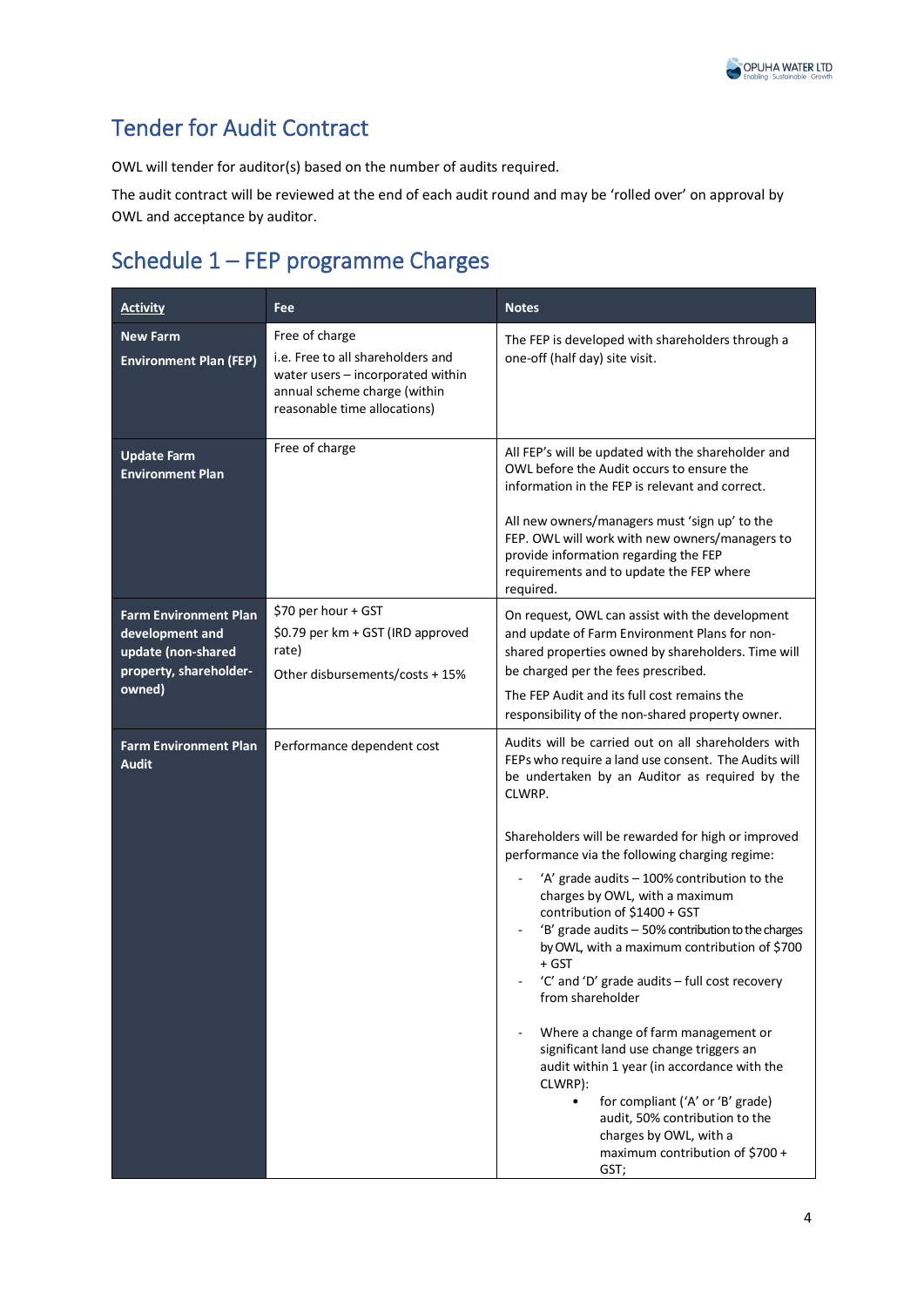

|                                               |                                   | for non-compliant ('C' or 'D'<br>grade) audit, full cost recovery<br>from shareholder.                                                                                                                                                                                                                                                                                                                                                      |
|-----------------------------------------------|-----------------------------------|---------------------------------------------------------------------------------------------------------------------------------------------------------------------------------------------------------------------------------------------------------------------------------------------------------------------------------------------------------------------------------------------------------------------------------------------|
|                                               |                                   | See examples of charging below.                                                                                                                                                                                                                                                                                                                                                                                                             |
|                                               |                                   | Audits are scheduled to ensure minimum cost to<br>all parties involved. Where Audits are<br>rescheduled at late notice, the costs incurred<br>increase. Therefore, the associated costs of<br>rescheduling an Audit within 8 working days of a<br>planned Audit will be on-charged to the<br>shareholder regardless of grade, except for in<br>exceptional circumstances (e.g. accident, illness<br>or major breakdown).                    |
|                                               |                                   | Where a shareholder is required to have a FEP<br>and undertake an FEP Audit to fulfil requirements<br>of consents held by OWL, where they would<br>otherwise be considered a permitted activity, the<br>following charging regime will apply:<br>'A' and 'B' grade audits - 100% contribution to<br>the charges by OWL, with a maximum<br>contribution of \$1400 + GST<br>'C' and 'D' grade audits - full cost recovery<br>from shareholder |
| <b>Farm Management</b><br>Plan (FMP)          | Free of charge                    | FMPs will be drafted for all shareholders who do not<br>trigger the requirement for a land use consent under<br>the CLWRP.                                                                                                                                                                                                                                                                                                                  |
|                                               |                                   | The FMP is developed with shareholders through a<br>one-off site visit. 2-3 hours will be provided free of<br>charge to develop the FMP and integrate into the<br>FEP system.                                                                                                                                                                                                                                                               |
| <b>Farm Management</b><br><b>Plan Updates</b> | Free of charge                    | FMP updates will be carried out informally by OWL<br>as required to ensure that GMP is being followed<br>and to provide any support required by the<br>shareholder.                                                                                                                                                                                                                                                                         |
| Training and<br><b>Information</b>            | Determined on case by case basis. | At OWL's sole discretion                                                                                                                                                                                                                                                                                                                                                                                                                    |

# <span id="page-5-0"></span>Examples of Charging

The examples below clarify the charges which will be incurred by the shareholder and OWL depending on the grade received in the Audit.

- First audit ABC Farm Ltd receives 'A' grade, Audit was rescheduled 5 days prior to Audit booking (Shareholder pays 0% of Audit cost and 100% of rescheduling cost, OWL pays 100% of Audit cost); next audit in 3 years.
- Second Audit ABC Farm receives a 'B' grade for this audit (Shareholder pays 50%, OWL pays 50%); next audit in 2 years. Within the 2 year period there is a change in management or a significant land use change on farm, which triggers an audit in 1 year.
- Third Audit ABC Farm receives 'A' grade for this audit (Shareholder pays 50%, OWL pays 50%); next audit in 3 years.
- Fourth Audit ABC Farm receives 'C' grade (Shareholder pays 100%, OWL pays 0%); next audit in 6 months.